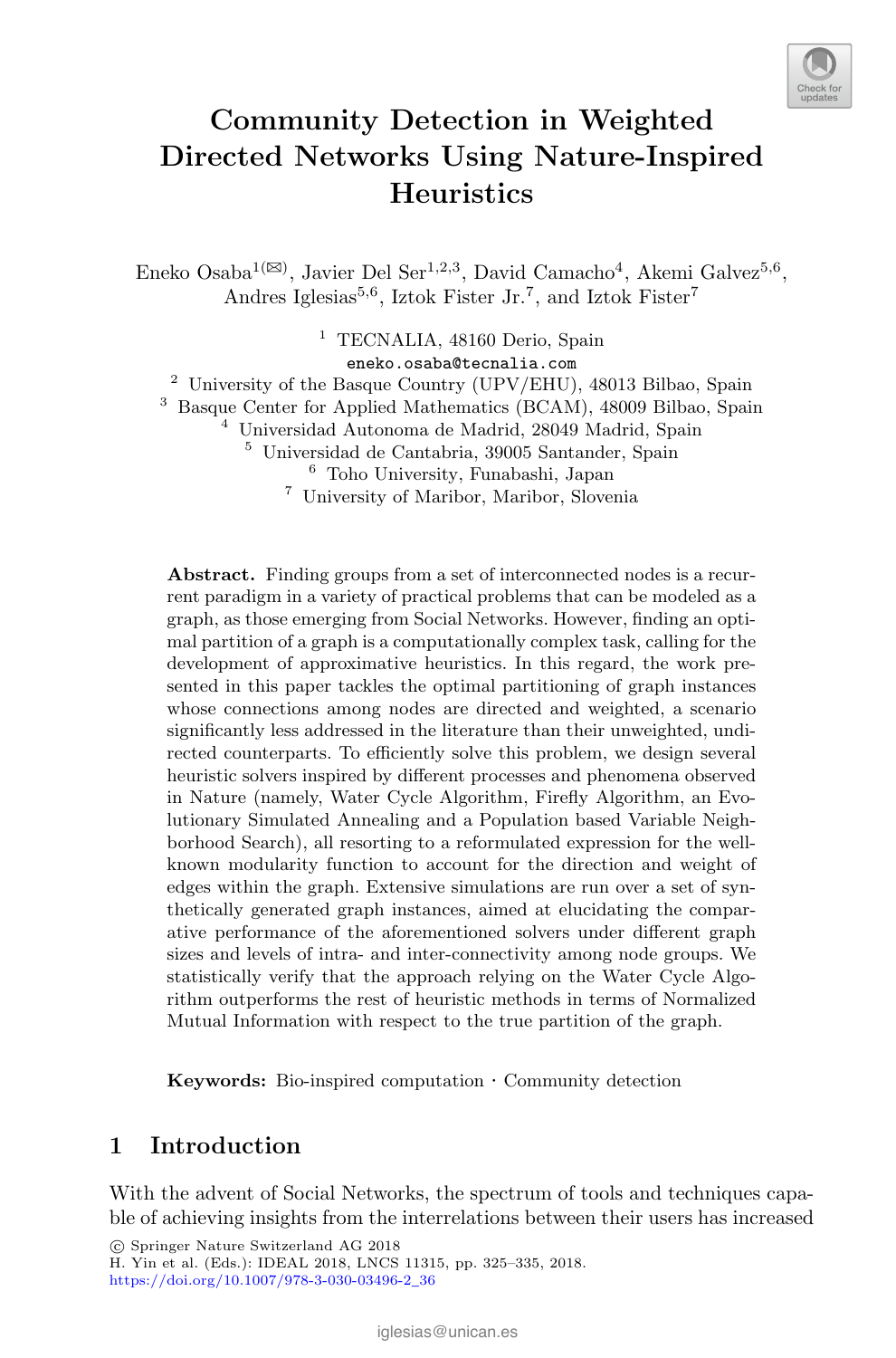considerably in the last decade [2]. The acquired knowledge by virtue of such methods range from the quantification of the level of influence of a node within the network (*centrality*) to the discovery of shortest paths between a given pair of nodes or the derivation of enriched ways to visualize a network given the weight distribution of its edges. Many of the functionalities that Social Network users enjoy nowadays build upon this algorithmic portfolio, with a late prominence noted around other practical goals (e.g. child abuse [6,28,30] or the detection of radicalization risk [17]).

In this context, inferring communities within the nodes of a given network is arguably one of the most addressed tasks in the related literature. In this regard, a *community* refers to a set of nodes that comply with the general principles of strong intra-connectivity (namely, high degree/strength of the links among nodes belonging to the community) and weak inter-connectivity (correspondingly, low degree/strength of edges between nodes belonging to different communities). These measured parameters can be redefined as per the characteristics of the network at hand (directed, weighted, multiple edges, self loops), so that they ultimately quantify the cohesiveness of any proposed partition of the network. This evaluation is rather done based on diverse metrics proposed in related studies, each composing differently how connectivity is analyzed to yield a single quality value for the partition under different assumptions, e.g. Newman and Girvan's Modularity [21], Permanence [5], Surprise [1] and others alike [4].

Algorithmically speaking, many contributions have hitherto gravitated on the development of different heuristic approaches to find communities towards – implicitly or explicitly – optimizing one of the aforementioned metrics. This is the case, for instance, of iterative greedy methods capable of inferring a hierarchy of communities in a constructive fashion, similarly to agglomerative hierarchical clustering techniques [3]. Interestingly for the scope of this work, a growing strand of literature is currently devoted to the use of heuristic optimization algorithms directly adopting one modularity metric as their objective function. Examples abound, each focusing on assorted combinations of network instances, metric functions and algorithmic approximations. Genetic Algorithms are arguably among those more recurrently explored to date for discovering communities in networks of different characteristics [10,23,27]. However, many other solvers within the Evolutionary Computation and Swarm Intelligence fields have been also employed for this same purpose: to cite a few, Differential Evolution [16], Particle Swarm Optimization [25] or Ant Colony Optimization [14][24]. More recently, the research attention has steered towards the use of modern nature-inspired solvers for community detection in graphs, such as the Firefly Algorithm [7], Bat Algorithm [13] or Artificial Bee Colony [11], among others.

The work presented in this manuscript takes a step further over the state of the art exposed above by elaborating on several new research directions: (1) we address the problem of detecting communities in weighted directed networks, far less studied than other graph instances; (2) the adoption of the Hamming distance as a measure to compute the similarity between different partitions, which can be exploited during the search process of the overall heuristic; and (3) the assessment of these algorithmic ingredients with a diversity of nature-inspired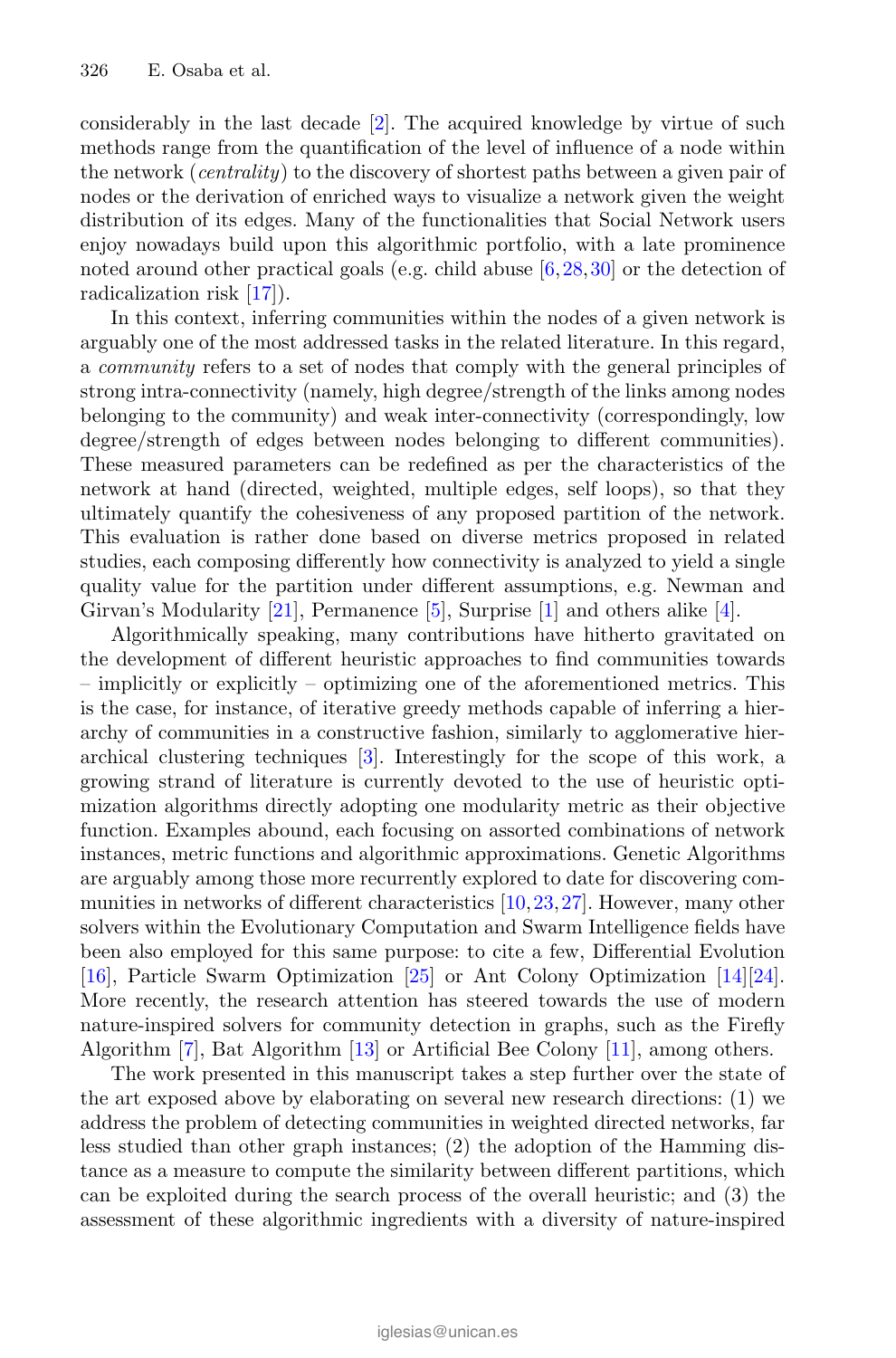solvers: Water Cycle Algorithm (WCA, [8]), Firefly Algorithm (FA, [31]), Evolutionary Simulated Annealing (ESA, [32]) and Population based Variable Neighborhood Search (PVNS, [29]). Thorough details on how each of these methods has been tailored to benefit from the developed operators are given, along with a justification of their expected benefits in terms of convergence. In order to assess their comparative performance, results obtained over 24 synthetically generated datasets are presented and discussed on the basis of their capability to discover their ground-of-truth partition. The significance of the performance gaps found in this benchmark is verified by two statistical tests (Friedman's and Wilcoxon), from which we conclude that WCA outperforms the rest of heuristic approaches in most of the networks.

The rest of the paper is structured as follows: in Sect. 2 the problem of finding communities in weighted directed networks is mathematically formulated, whereas the heuristic solvers are described in Sect. 3. The experimentation is introduced in Sect. 4. Finally, Sect. 5 concludes the paper.

#### **2 Problem Statement**

We begin by modeling a weighted network as a graph  $\mathcal{G} = \{ \mathcal{V}, \mathcal{E}, f_{\mathcal{W}} \}$ , where  $\mathcal{V}$ denotes the set of  $|V| = V$  nodes or vertices of the network,  $\mathcal E$  correspond to the set of links or edges connecting every pair of nodes, and  $f_W : \mathcal{V} \times \mathcal{V} \mapsto \mathbb{R}^+$  is a function assigning a non-negative weight to the edge connecting every pair of nodes. We assume that  $f_{\mathcal{W}}(v, v) = 0$  (i.e. no self loops), and that  $f_{\mathcal{W}}(v, v') =$ 0 if nodes v and  $v'$  are not connected. For notational convenience we define  $f_W(v, v') = w_{v, v'}$ , yielding a  $V \times V$  adjacency matrix **W** given by  $\mathbf{W} = \{w_{v, v'}:$  $v, v' \in V$  and fulfilling Tr(**W**) = 0. The directed nature of the network is ensured by overriding any assumption on the symmetry of  $W$ , e.g.  $w_{v,v'}$  is not necessarily equal to  $w_{v',v}$ .

With the above notation in mind, the general problem of detecting communities in a graph  $\mathcal G$  can be conceived as the partition of the vertex set  $\mathcal V$  into a number of disjoint, non-empty groups, each with an arbitrary size. Let M denote ensured by overriding any assumptic<br>necessarily equal to  $w_{v',v}$ .<br>With the above notation in mind<br>nities in a graph  $G$  can be conceived<br>number of disjoint, non-empty groups<br>the number of groups of partition  $\widetilde{V}$  $\widetilde{\mathcal{V}} = \{\mathcal{V}_1, \ldots, \mathcal{V}_M\}$ , such that  $\cup_{m=1}^M \mathcal{V}_m = \mathcal{V}$ and  $\mathcal{V}_m \cap \mathcal{V}_{m'} = \emptyset \ \forall m' \neq m$  (i.e. no overlapping communities). By extending this with the above hotation in filling, the general problem of detecting confinities in a graph  $G$  can be conceived as the partition of the vertex set  $V$  int number of disjoint, non-empty groups, each with an arbitrary size

The vector of the network imposes a redefinition of the and out-degree to the input and output strength of  $\hat{v}$ .<br>
eted nature of the network imposes a redefinition of the and out-degree to the input and output *strengt* The weighted directed nature of the network imposes a redefinition of the conventional in-degree and out-degree to the input and output *strength* of a given node of the network, which are correspondingly given by

$$
s_v^{in} = \sum_{v' \in V} w_{v',v}, \qquad s_v^{out} = \sum_{v' \in V} w_{v,v'}, \tag{1}
$$

namely, as the sum of the weights of the incident (outgoing) edges to (from) node  $v$ . It is important to note that these quantities reflect both the directivity and the weighted nature of adjacency matrix **W**. Thereby, they should play an important role in the definition of the communities in a similar fashion to the in- and out-degree when clustering undirected, unweighted networks. Following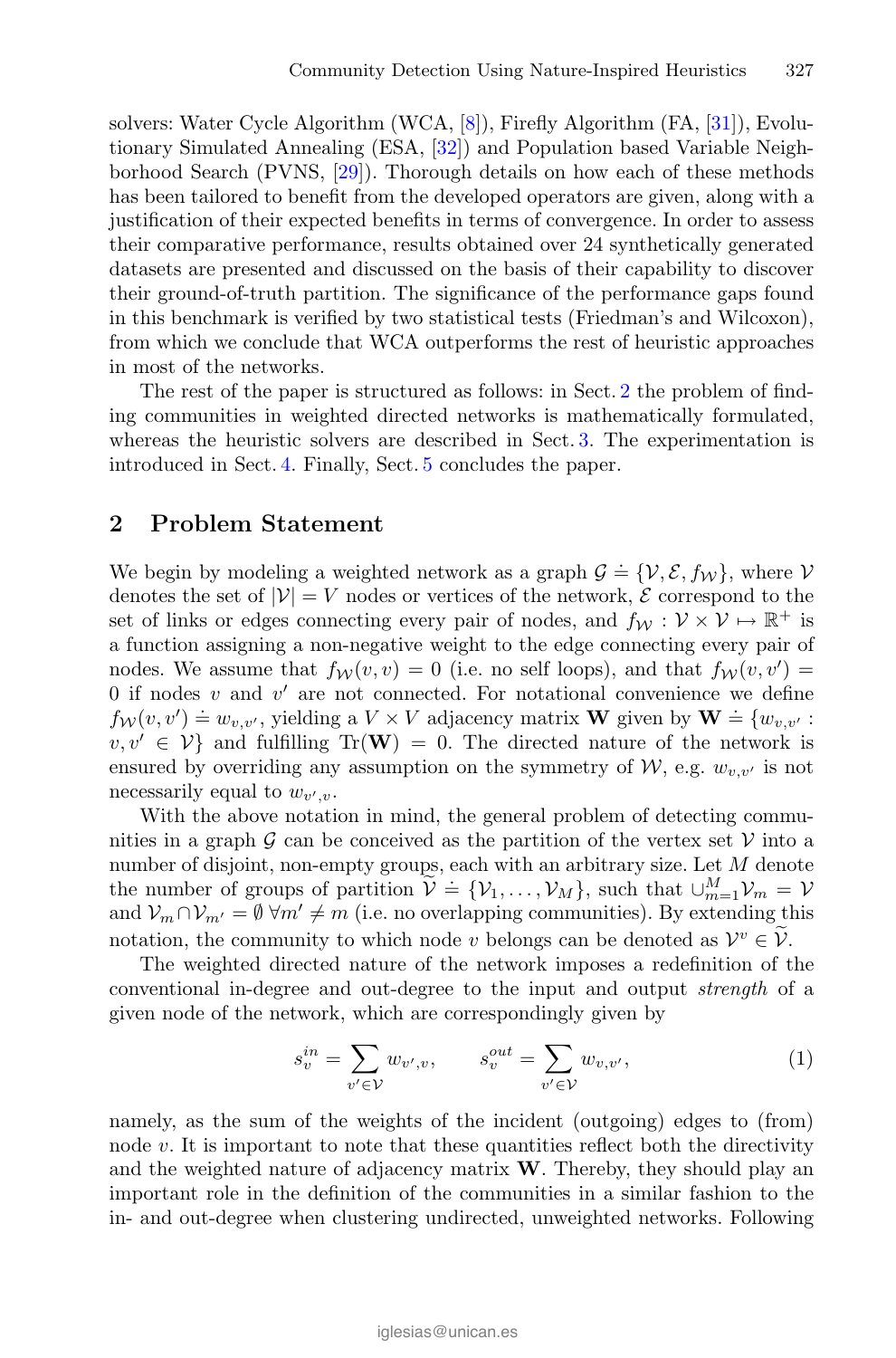328 E. Osaba et al.<br>this rationale, a measure of the quality of a given partition  $\widetilde{\mathcal{V}}$  can be formulated departing from the definition of *modularity* for undirected graphs introduced in [18,20]. By defining a binary function  $\delta : \mathcal{V} \times \mathcal{V} \mapsto \{0,1\}$ , such that  $\delta(v, v') = 1$ if  $V^v = V^{v'}$  as per the partition set by  $V$  (and 0 otherwise), the measure of as the assume of the quality of a<br>m the definition of *modularity*<br>efining a binary function  $\delta : V$ <br>as per the partition set by  $\widetilde{V}$ modularity in weighted directed graphs can be computed by: ing a binary function  $\delta : \mathcal{V} \times \mathcal{V} \mapsto$ <br>per the partition set by  $\widetilde{\mathcal{V}}$  (and eighted directed graphs can be con<br> $Q(\widetilde{\mathcal{V}}) \doteq \frac{1}{|\sum_{v} \mathcal{V}|} \sum_{v} \sum_{v'} \left[ w_{v,v'} \frac{s_v^{in} \mathcal{V}}{|\sum_{v'} \mathcal{V}|} \right]$ 

$$
Q(\widetilde{\mathcal{V}}) \doteq \frac{1}{|\sum_{\mathbf{W}}|} \sum_{v \in \mathcal{V}} \sum_{v' \in \mathcal{V}} \left[ w_{v,v'} \frac{s_v^{in} s_{v'}^{out}}{|\sum_{\mathbf{W}}|} \right] \delta(v,v'), \tag{2}
$$

where  $|\sum_{\mathbf{W}}|$  denotes the sum weight of all edges of the network. Finding a *good* where  $|\sum_{\mathbf{y}}\n{\mathbf{y}}$ <sup>\*</sup> of a weighted directed network  $\mathcal{G}$  can be then casted as:<br>  $\widetilde{V}^* = \arg \max_{\widetilde{V} \in \mathcal{B}_V} Q(\widetilde{V}),$ v<br>1 :<br>e<br> $\widetilde{\mathcal{V}}$  $\frac{d}{d}$ <br>dges<br> $\mathcal G$  ca

$$
\widetilde{\mathcal{V}}^* = \arg \max_{\widetilde{\mathcal{V}} \in \mathcal{B}_V} Q(\widetilde{\mathcal{V}}),\tag{3}
$$

where  $\mathcal{B}_V$  denotes the set of possible partitions of V elements into nonempty subsets (i.e. the solution space of the above combinatorial problem). The cardinality of this set, given by the V-th Bell number  $[12]$  is huge, thus calling for the adoption of heuristics for its efficient exploration. For example, a network instance with  $V = 20$  nodes can be partitioned in approximately  $517.24 \cdot 10^{12}$ different ways. Provided that the above metric could be computed in 1 microsecond on average, we would need more than one and a half years to exhaustively check all possible partitions.

#### **3 Proposed Nature-Inspired Solvers**

To efficiently solve the problem posed above, several discrete solvers are proposed. Before a deep detail of each method, common design aspects such as the encoding strategy, the solution repair method and the distance to compare different solutions are first described in what follows.

The first issue to be tackled is the encoding of solutions or individuals. In this work we adopt a label-based representation [15]: each solution is represented as a permutation  $\mathbf{x} = [c_1, c_2, \dots, c_V]$  of V integers from the range  $[1, \dots, V]$ , where we recall that V represents the number of nodes in the network. The value of  $c_v$  denotes the cluster label to which node v belongs. For example, assuming a  $V = 10$  network, one feasible solution could be  $\mathbf{x} = [1, 2, 1, 1, 2, 2, 2, 3, 3, 3]$ , work we adopt a label-based representation [15]: each solid a permutation  $\mathbf{x} = [c_1, c_2, \dots, c_V]$  of *V* integers from the r we recall that *V* represents the number of nodes in the  $c_v$  denotes the cluster label to which meaning that the partition represented by this vector is  $\mathcal{V} = {\mathcal{V}_1, \mathcal{V}_2, \mathcal{V}_3}$ , where  $V_1 = \{1, 3, 4\}, V_2 = \{2, 5, 6, 7\}$  and  $V_3 = \{8, 9, 10\}.$  In order to avoid ambiguities in the representation, a repairing procedure has been developed partly inspired from the one proposed in [9]. By applying this process to every newly produced solution, ambiguities such as those between  $\mathbf{x} = \begin{bmatrix} 4, 2, 4, 4, 2, 2, 2, 3, 3, 3 \end{bmatrix}$  and  $\mathbf{x} =$  $[7, 1, 7, 7, 1, 1, 1, 4, 4, 4]$  (which represent the same partition) are modified to  $\mathbf{x} =$  $[1, 2, 1, 1, 2, 2, 2, 3, 3, 3].$ 

Another important aspect of three of the proposed methods (namely, WCA, FA and ESA) is how the similarity between the different individuals is computed, which lies at the core of the constituent operators of such methods. To this end,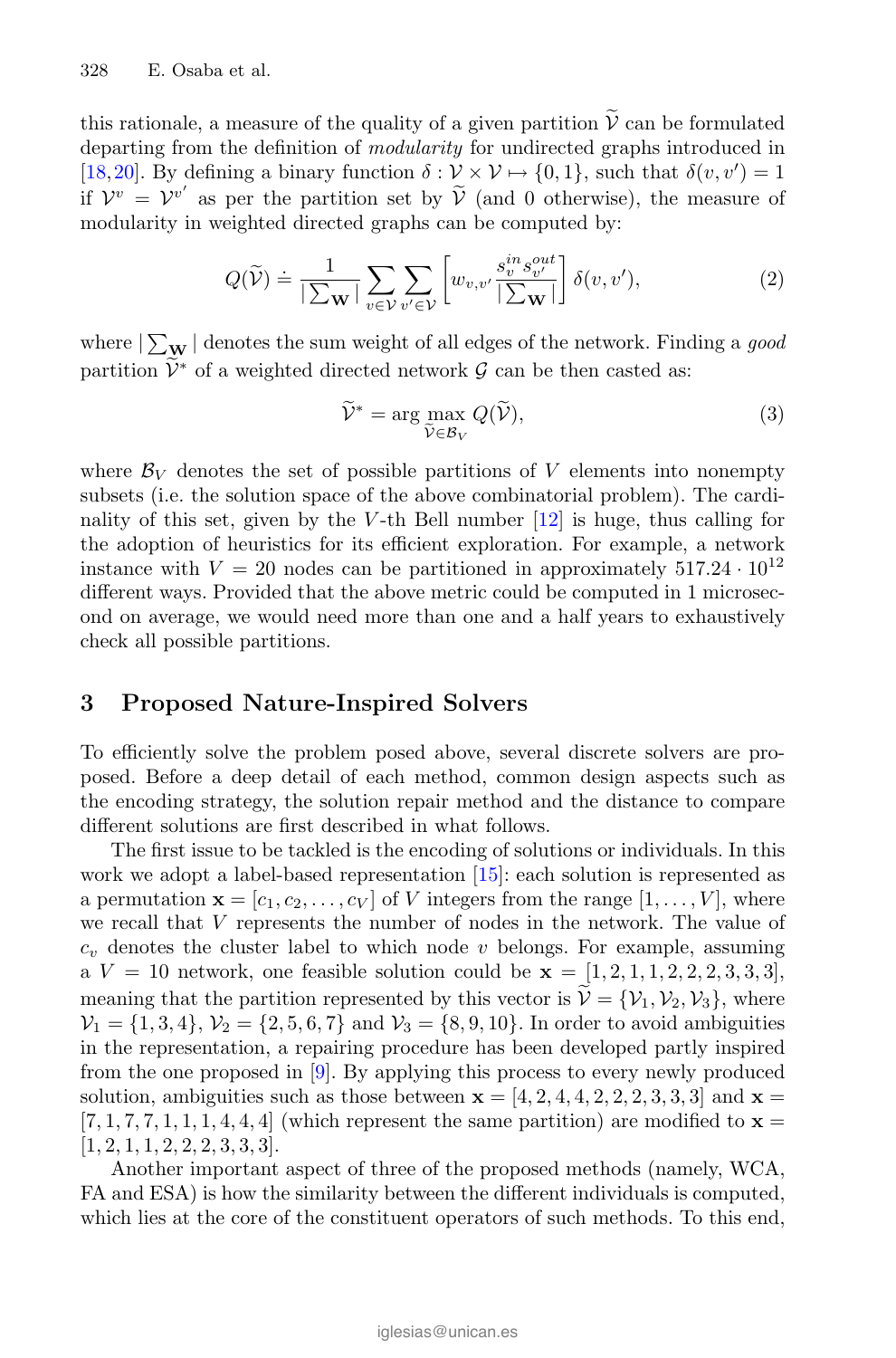the well-known Hamming distance has been selected. Some studies of the literature have previously used this function for similar purposes in other combinatorial problems [22], verifying its good performance for this purpose. Specifically, this function calculates the number of non-corresponding elements of both solutions. For example, assuming two individuals  $\mathbf{x} = [1, 1, 2, 3, 3, 2, 2, 3, 3, 1]$  and  $\mathbf{x}' = [1, 1, 2, 2, 3, 3, 2, 3, 3, 2]$ , their Hamming Distance  $D_H(\mathbf{x}, \mathbf{x}')$  would equal 3.

Furthermore, four different movement operators have been developed for evolving individuals along the search process. These functions are applied depending on the distance between two individuals (in the case of FA and WCA), or depending on the nature of the solution (in the case of ESA and PVNS). These operators are called  $CE_1$ ,  $CE_3$ ,  $CC_1$  and  $CC_3$ . For each of these functions, the subscript represents the number of randomly selected nodes, which are extracted from its corresponding cluster. In  $CE_*$  operators, the taken nodes are re-inserted in already existing clusters, while in  $CC_*$  nodes can be inserted also in newly generated clusters.

**WCA:** This solver was first conceived for solving continuous optimization problems. For this reason, an adaptation has been made in order to address combinatorial optimization problems such as the one addressed in this paper. Along matorial opening and the measurement of distance method, the most critical aspect is how rivers and streams flow to their corresponding leading raindrop. Following the philosophy of the original WCA, the movement of each stream  $p_{str} \in \mathcal{P}_{str}$  towards its river  $\lambda(p_{str})$  at each generation  $t \in \{1, ..., T\}$  is set to: ith the encoding and the measurement of distance method, the most<br>spect is how rivers and streams flow to their corresponding leading r<br>pllowing the philosophy of the original WCA, the movement of each<br> $u_{tt} \in \mathcal{P}_{str}$  to

$$
\mathbf{x}^{p_{str}}(t+1) = \Psi\left(\mathbf{x}^{p_{str}}(t), \min\left\{V, \left\lfloor rand \cdot \theta \cdot D_H(\mathbf{x}^{p_{str}}(t), \mathbf{x}^{\lambda(p_{str})}(t)) \right\rfloor \right\}\right), \tag{4}
$$

where  $\theta$  is a heuristic parameter, rand is a continuous random variable uniformly distributed in  $\mathbb{R}[0,1]$ , and  $\Psi(\mathbf{x}, Z) \in \{CE_1, CE_3, CC_1, CC_3\}$ , each parametrized by the number of times Z this operator is applied to the raindrop **x**. The best position resulting from the Z movements performed on **x** is chosen as the output of the operator. The same philosophy is followed for the movement of a stream or a river towards the sea, simply by replacing  $\mathbf{x}^{\lambda(p_{str})}(t)$  by  $\mathbf{x}^{p_{sea}}(t)$ .

Furthermore, in order to further enhance the exploration capacity of the technique, the *inclination* mechanism recently introduced in [22] is also used in the WCA developed in this work. Thanks to this mechanism, the method intelligently selects the proper movement function to use at each iteration for each raindrop, depending on its specific situation. Particularly, each time a raindrop is ready to perform a movement, the so-called *inclination*  $\xi(\mathbf{x}, \mathbf{x}')$  is calculated, using as reference the  $D_H(\mathbf{x}, \mathbf{x}')$  to its designated river/sea  $\mathbf{x}'$ . Specifically,  $\xi(\cdot, \cdot)$ is set equal to  $V/D_H(\cdot, \cdot)$ . Taking into account that the bigger  $D_H(\cdot, \cdot)$  is, the higher  $\xi(\cdot, \cdot)$  should be, a *fast move* should be enforced with a higher probability if the inclination is high. On the other hand, if  $D_H(\cdot, \cdot)$  is small the inclination decreases, suggesting that the search is in a promising area of the solution space, and performing a *slow move* with higher probability. In this research, instead of having only two different functions (as occurs in [22]), four different operators are available: CC<sup>∗</sup> functions are considered *fast moves*, whereas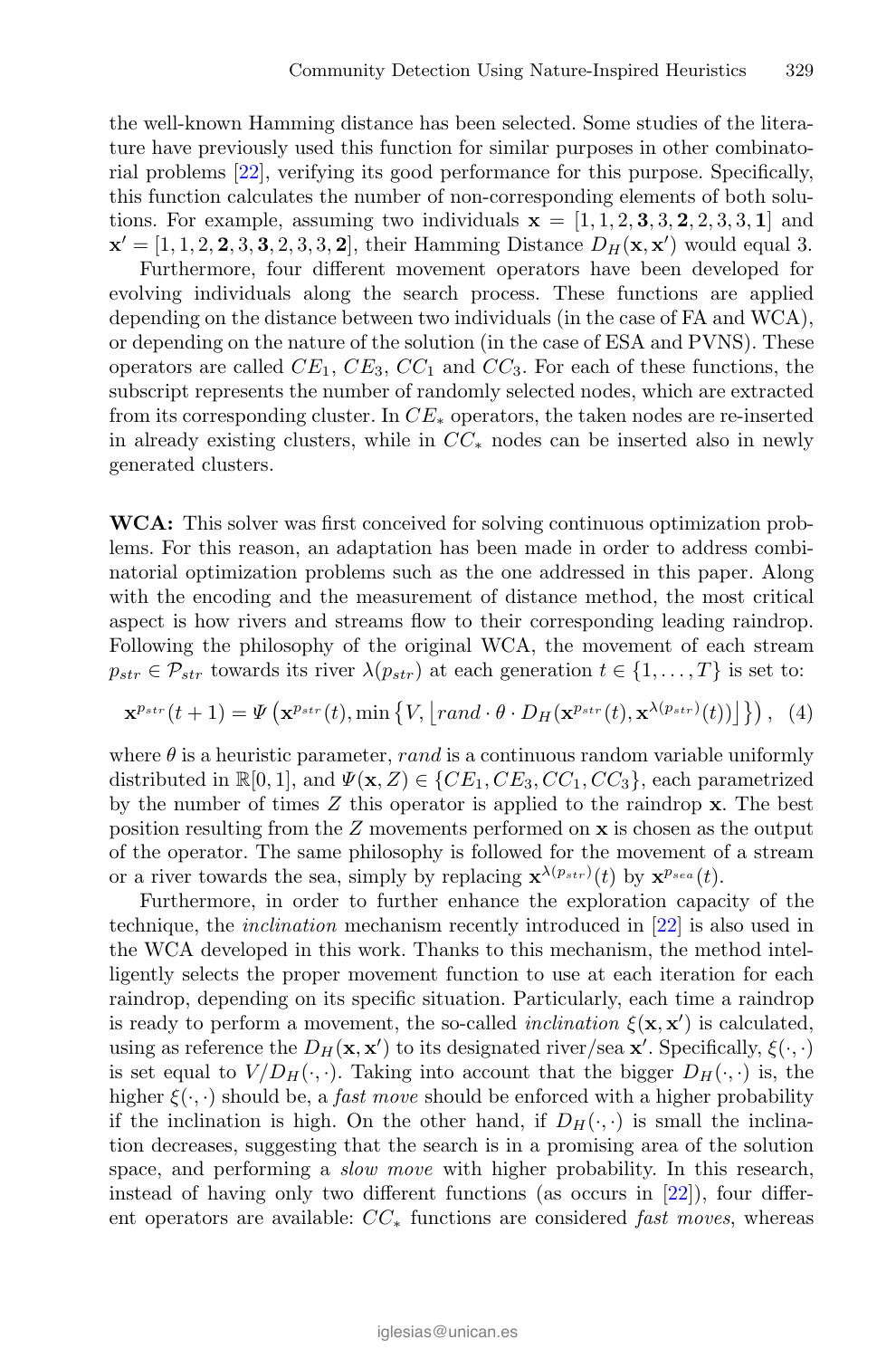CE<sup>∗</sup> are deemed *slow moves*. Finally, the philosophy of both evaporation and raining concepts remain in the same way as in the basic WCA, acting similarly to a mutation operator in Genetic Algorithms. Concretely, the raining process comprises a number  $R$  of consecutive  $CC_3$  movements.

**FA:** As in the case of WCA, the classic FA cannot be either applied directly to address a discrete problem. For this reason, some modifications have been included. First, each firefly in the swarm represents a solution for the problem. The concept of light absorption is also considered for this adaptation, which is crucial for the adjustment of fireflies' attractiveness. The distance between two different fireflies is represented by the Hamming Distance. Finally, the movement of a firefly attracted to another brighter firefly is determined similarly to Expression (4). At last, and emulating the concept of *inclination* introduced for the WCA, when a firefly is prepared to perform a movement to another firefly, it examines its distance. If it is higher than  $V/2$ , it can be assumed that it is far from its counterpart. Therefore, it carries out a *wide move*, using a CC<sup>∗</sup> operator. Otherwise, a *short move* is performed by a CE<sup>∗</sup> function.

**ESA:** For the sake of fairness w.r.t. the rest of considered solvers, a populationbased evolutionary version of the naïve SA has been used [32]. ESA counts with the same four  $CC_*$  and  $CE_*$  movement functions, meaning that each individual has its own randomly assigned operator. Furthermore, each population element has its own temperature value drawn at random from  $\mathbb{R}^+[0.7, 1.0]$  and kept fixed over the entire search process. A step forward in the adaptation of this method is done by also exploiting Eq.  $(4)$  for the individual's movement, using the distance to the best individual of the population as the reference. This way, each individual performs a number of  $D_H(\cdot, \cdot)$  separated movements, from which the best one is selected. Finally, the best individual performs a random number of movements between 1 and Z.

**PVNS:** A population-based approach of the original VNS has been designed for this problem. Following the same philosophy considered for ESA, each individual of the population has its own main movement operator, randomly selected among  $CE_1, CE_3, CC_1$  and  $CC_3$ . At each generation, every individual of the population performs a movement using its main operator, but it may choose a different one with probability 0.25.

# **4 Experimentation and Results**

In order to assess the performance of the above 4 heuristic solvers, computer experiments are run over a heterogeneous set of synthetically generated network instances. Specifically, the benchmark is composed by networks with  $V \in \{35, 50, 75\}$  nodes. For each network, a different number of *ground of truth* communities is modeled by first creating a partition of the network (with random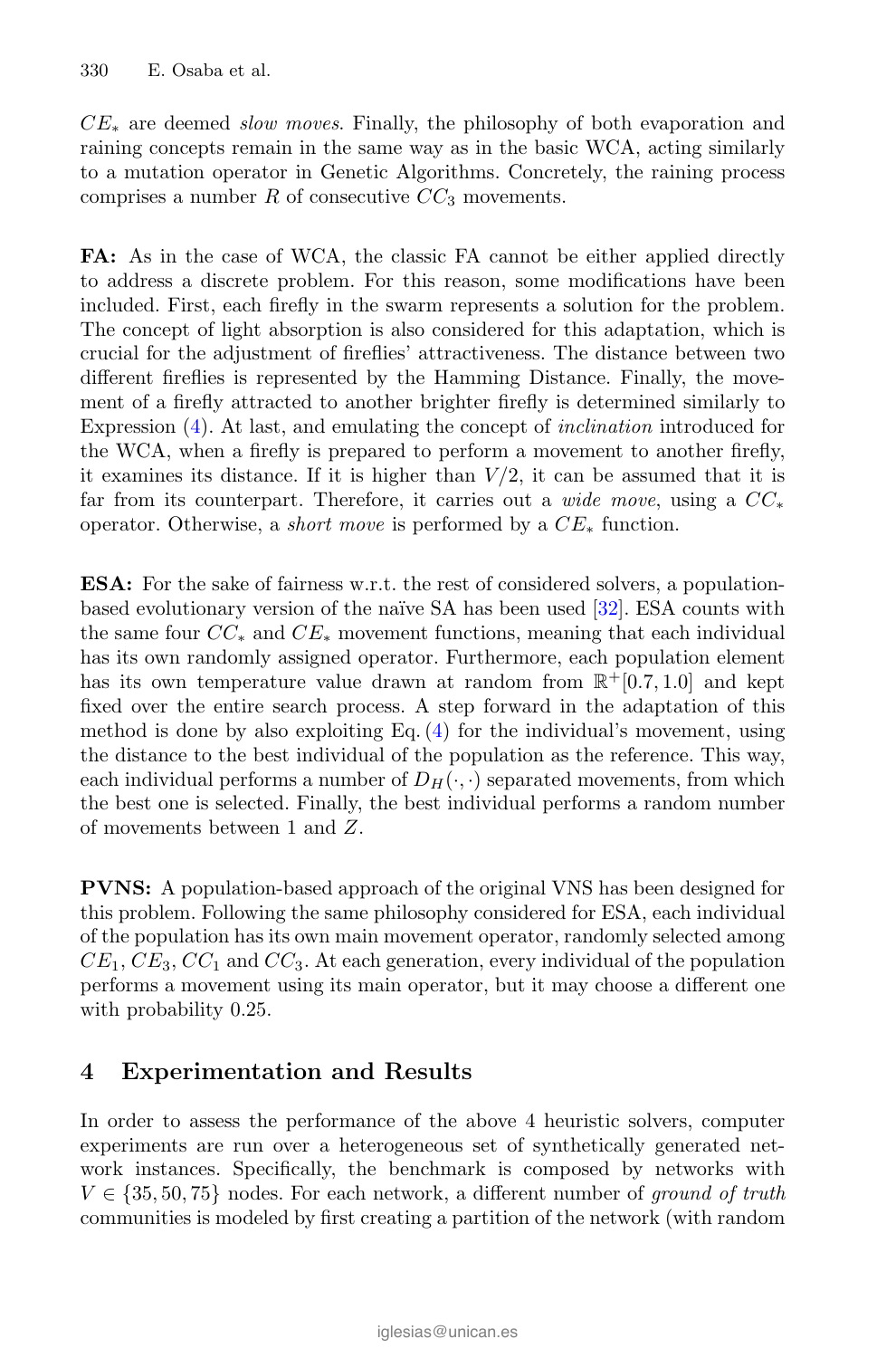sizes for its constituent groups  $\{V_m\}_{m=1}^M$ , and then by connecting nodes within every group with probability  $p_{in}$  and nodes of different groups with probability pout. Therefore, the *ground of truth* partition should be more discriminable if  $p_{in}$  is high and  $p_{out}$  is low. Weights  $w_{v,v'}$  for every edge  $(v, v')$  have been drawn uniformly at random from ranges  $\mathbb{R}[0.0, 10.0]$  (inter-community edges) and  $\mathbb{R}[10.0, 20.0]$  (intra-community edges). This network construction process permits to assess the performance of the proposed solvers over *noisy* versions of a graph characterized by a controlled underlying community distribution, as opposed to the common practice by which such a comparison is made based on the attained fitness value of every technique. Finally, 15 independent runs have been executed for each dataset, with the main goal of providing statistically reliable insights on the performance of every method. In relation to the ending of a graph characterized by a controlled underlying community distribution, as<br>opposed to the common practice by which such a comparison is made based on<br>the attained fitness value of every technique. Finally, 15 independ without improvements in the best solution found. The population size is set to 50 individuals for all cases. In the specific case of WCA, the number of rivers has been set to 9 raindrops (approximately 20% of the whole population), leading to a number of streams equal to 40. On the other hand, the maximum distance for evaporation) and R have been respectively set to  $5\%$  and a uniform random value from  $\mathbb{N}[0, \lfloor 0.5V \rfloor].$ 

**Table 1.** Obtained NMI results (average/best/standard deviation) using WCA, ESA, FA and PVNS. Best average results have been highlighted in bold.

|                                                                                                   | <b>WCA</b>                            |                   |  |                | <b>ESA</b>                                             |          |  |  | FA     |                             |  |                | <b>PVNS</b>                                                                           |          |                         |                |
|---------------------------------------------------------------------------------------------------|---------------------------------------|-------------------|--|----------------|--------------------------------------------------------|----------|--|--|--------|-----------------------------|--|----------------|---------------------------------------------------------------------------------------|----------|-------------------------|----------------|
| $(V, M, p_{in}, p_{out})$                                                                         |                                       | Avg Best          |  | Std $t_{conv}$ |                                                        | Avg Best |  |  |        | Std $t_{conv}$ Avg Best     |  | Std $t_{conv}$ |                                                                                       | Avg Best |                         | Std $t_{conv}$ |
| (35, 4, 0.6, 0.1)                                                                                 | $\vert 0.526 \; 0.526 \; 0.000 \vert$ |                   |  | 0.89           | 0.515 0.526 0.010 1.33 0.521 0.547 0.010 1.40          |          |  |  |        |                             |  |                | 0.526 0.526 0.000                                                                     |          |                         | 3.6            |
| (35, 4, 0.9, 0.4)                                                                                 | $\big 0.876\ 0.876\ 0.000\big $       |                   |  | 1.34           | 0.860 0.876 0.010 1.23 0.745 0.768 0.010 1.40          |          |  |  |        |                             |  |                | 0.876 0.876 0.000                                                                     |          |                         | 4.43           |
| (35, 7, 0.6, 0.1)                                                                                 | 1,000 1,000 0,000                     |                   |  | 0.98           | 0.972 1.000 0.010 1.30 0.900 0.929 0.010 1.91          |          |  |  |        |                             |  |                | 1.000 1.000 0.000                                                                     |          |                         | 3.19           |
| (35, 7, 0.6, 0.4)                                                                                 |                                       | 0.807 0.807 0.000 |  |                | 1.85   0.827 0.863 0.010 1.32   0.800 0.828 0.010 1.59 |          |  |  |        |                             |  |                |                                                                                       |          | 0.806 0.807 0.010       | 3.95           |
| $(35, 7, 0.8, 0.1)$ <b>1.000</b> 1.000 0.000                                                      |                                       |                   |  | 0.75           | 0.997 1.000 0.010 1.28 0.927 0.949 0.010 1.66          |          |  |  |        |                             |  |                | 1.000 1.000 0.000                                                                     |          |                         | 3.67           |
| $(35, 7, 0.9, 0.4)$ <b>1.000</b> 1.000 0.000                                                      |                                       |                   |  | 0.80           | 0.997 1.000 0.010 1.29 0.914 0.935 0.010 1.95          |          |  |  |        |                             |  |                | 1.000 1.000 0.000                                                                     |          |                         | 4.34           |
| $(35, 18, 0.6, 0.1)$ <b>0.960</b> 0.969 0.010                                                     |                                       |                   |  | 2.57           | 0.931 0.962 0.010 1.30 0.952 0.973 0.010 1.47          |          |  |  |        |                             |  |                |                                                                                       |          | 0.954 0.969 0.010       | 3.29           |
| $(35, 18, 0.9, 0.4)$ 0.998 1.000 0.010                                                            |                                       |                   |  | 1.21           |                                                        |          |  |  |        |                             |  |                | $0.971$ $0.974$ $0.010$ $1.34$ $0.974$ $0.990$ $0.010$ $1.97$ $0.998$ $1.000$ $0.010$ |          |                         | 3.52           |
| $(50, 5, 0.6, 0.1)$ <b>1.000</b> 1.000 0.000                                                      |                                       |                   |  | 1.59           | 0.998 1.000 0.010 2.36 0.821 0.851 0.010 3.73          |          |  |  |        |                             |  |                | 1.000 1.000 0.000                                                                     |          |                         | 9.13           |
| $(50, 5, 0.6, 0.4)$ 0.694 0.699 0.010                                                             |                                       |                   |  | 4.80           | 0.680 0.699 0.010 2.71 0.640 0.658 0.010 4.66          |          |  |  |        |                             |  |                |                                                                                       |          | 0.689 0.699 0.010       | 9.12           |
| $(50, 5, 0.9, 0.1)$ <b>1.000</b> 1.000 0.000                                                      |                                       |                   |  | 1.45           | 0.996 1.000 0.010 2.65 0.825 0.905 0.030 3.02          |          |  |  |        |                             |  |                | 1.000 1.000 0.000                                                                     |          |                         | 7.51           |
| $(50, 10, 0.7, 0.4)$ 0.972 0.972 0.000                                                            |                                       |                   |  | 1.80           | 0.971 1.000 0.010 2.63 0.893 0.908 0.010 4.20          |          |  |  |        |                             |  |                | 0.972 0.972 0.010                                                                     |          |                         | 8.72           |
| $(50, 10, 0.9, 0.4)$   1.000 1.000 0.000                                                          |                                       |                   |  | 1.35           | 0.989 1.000 0.010 2.67 0.941 0.962 0.010 3.74          |          |  |  |        |                             |  |                | 1.000 1.000 0.000                                                                     |          |                         | 8.04           |
| $(50, 25, 0.6, 0.1)$ 0.979 0.989 0.010                                                            |                                       |                   |  | 6.31           | 0.952 0.965 0.010 2.74 0.955 0.969 0.010 3.14          |          |  |  |        |                             |  |                |                                                                                       |          | 0.967 0.977 0.010       | 9.27           |
| $(50, 25, 0.6, 0.4)$ 0.955 0.968 0.010                                                            |                                       |                   |  | 4.94           | 0.942 0.961 0.010 2.77 0.944 0.961 0.010 3.27          |          |  |  |        |                             |  |                |                                                                                       |          | 0.947 0.968 0.010       | 8.55           |
| $(50, 25, 0.9, 0.4)$ 0.990 0.991 0.010                                                            |                                       |                   |  | 3.73           | 0.971 0.987 0.010 2.79 0.970 0.980 0.010 3.19          |          |  |  |        |                             |  |                |                                                                                       |          | 0.982 0.991 0.010       | 8.99           |
| $(75, 8, 0.6, 0.1)$ 0.987 1.000 0.010                                                             |                                       |                   |  | 6.65           | 0.959 1.000 0.010 4.71 0.828 0.844 0.010 8.03          |          |  |  |        |                             |  |                |                                                                                       |          | 0.971 1.000 0.010 22.57 |                |
| $(75, 8, 0.8, 0.3)$   1.000 1.000 0.000                                                           |                                       |                   |  |                | 2.69 1.000 1.000 0.000 4.55 0.865 0.888 0.010 7.85     |          |  |  |        |                             |  |                | 1.000 1.000 0.000 21.83                                                               |          |                         |                |
| $(75, 8, 0.9, 0.4)$ <b>1.000</b> 1.000 0.000                                                      |                                       |                   |  |                | 2.25 1.000 1.000 0.000                                 |          |  |  |        | 4.27 0.896 0.919 0.010 9.99 |  |                | 1.000 1.000 0.000 22.72                                                               |          |                         |                |
| $(75, 15, 0.6, 0.2)$ 0.986 0.987 0.010                                                            |                                       |                   |  | 5.98           | 0.982 0.989 0.010 5.48 0.892 0.917 0.010 8.27          |          |  |  |        |                             |  |                |                                                                                       |          | 0.984 0.989 0.010 22.98 |                |
| $(75, 30, 0.6, 0.1)$ <b>0.971</b> 0.976 0.010 12.60                                               |                                       |                   |  |                | 0.949 0.973 0.010 5.48 0.943 0.956 0.010 8.53          |          |  |  |        |                             |  |                |                                                                                       |          | 0.956 0.966 0.010 18.50 |                |
| $(75, 30, 0.8, 0.4)$   0.966 0.970 0.010 16.53                                                    |                                       |                   |  |                | 0.951 0.971 0.010 5.77 0.939 0.955 0.010 8.64          |          |  |  |        |                             |  |                |                                                                                       |          | 0.958 0.979 0.010 23.30 |                |
| $(75, 38, 0.9, 0.1)$ <b>0.984</b> 0.993 0.010 13.27                                               |                                       |                   |  |                | 0.972 0.981 0.010 6.28 0.972 0.979 0.010 8.42          |          |  |  |        |                             |  |                |                                                                                       |          | 0.973 0.981 0.010 20.78 |                |
| $(75, 38, 0.9, 0.4)$ <b>0.985</b> 0.993 0.010 18.35 0.968 0.981 0.010 6.06 0.970 0.982 0.010 9.56 |                                       |                   |  |                |                                                        |          |  |  |        |                             |  |                |                                                                                       |          | 0.973 0.994 0.010 22.57 |                |
|                                                                                                   |                                       |                   |  |                | Friedman's non-parametric test (mean ranking)          |          |  |  |        |                             |  |                |                                                                                       |          |                         |                |
| Rank                                                                                              | 1.3333                                |                   |  |                | 3.1042                                                 |          |  |  | 3.7292 |                             |  |                | 1.8333                                                                                |          |                         |                |

In Table 1, the results (average/best/standard deviation) obtained by the four methods are displayed in terms of the Normalized Mutual Information (NMI)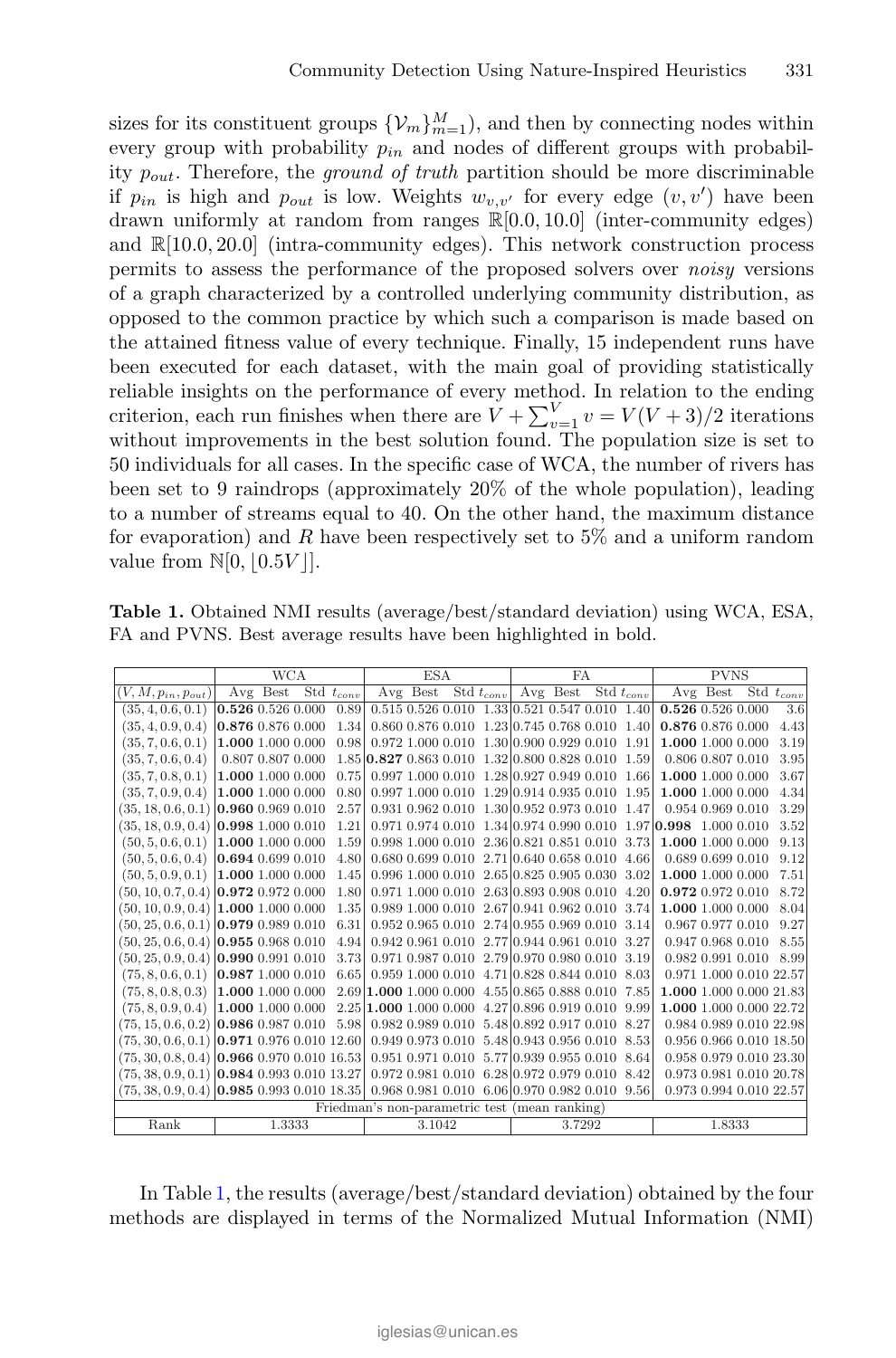with respect to the *ground of truth* partition of every network. The NMI score quantifies the level of agreement between both community partitions ignoring 332 E. Osaba et al.<br>with respect to the *ground of truth* partition of every network. The NMI scor-<br>quantifies the level of agreement between both community partitions ignoring<br>label permutations: if  $NM(\tilde{V}, \tilde{V}') = 1$  bo  $\cdot$  truen<br> $\frac{1}{2}, \frac{1}{2}$  $V = 1$  both community distributions V and V' are equal to each other, whereas lower values of this score denote that there are differences between them. A first inspection reveals that WCA outperforms the other methods in almost all the instances, with consistently superior average NMI scores for most networks. As expected, results degrade when the values of (pin, pout) imprint topological noise on the *ground of truth* partition of every network, as exemplified by instances  $(V, M, p_{in}, p_{out}) = (50, 5, 0.6, 0.4)$  (for which the best partition found attains NMI =  $0.699$ ) and  $(50, 5, 0.9, 0.1)$  (which is perfectly resolved by WCA and PVNS in all runs). The average iteration index at which every solver converges as per the aforementioned convergence criterion is also included in the table (column  $t_{conv}$ ). Although ESA and FA converge faster on average (specially for large networks), their lower NMI scores when compared to PVNS and WCA belittle this computational advantage.

A Friedman's non-parametric test for multiple comparison has been carried out to resolve the statistical significance of the results (last row of the Table). The mean ranking returned by this test is displayed for each of the compared algorithms. Furthermore, the Friedman statistic obtained is 53.0125. The confidence interval has been set in 99%, being 11.34 the critical point in a  $\chi^2$  distribution with 3 degrees of freedom. Since  $53.0125 > 11.34$ , it can be concluded that there are significant differences among the results. Furthermore, to prove the significance between the best two techniques – namely, WCA and PVNS, a Wilcoxon Signed-Rank test has been applied. The confidence interval has been established at 99% also for this test. Regarding the difference in the obtained results, the obtained Z-value is  $-3.0594$ , with a p-value equal to 0.00222. These results support the significance of the difference at 99% confidence level. Besides that, the obtained Wilcoxon test statistic is 0. The critical value of this statistic for the datasets in which results are not at  $p \leq 0.010$  is 7. Therefore, the result is significant at this confidence level, thereby concluding that the WCA approach is the best performing alternative in the designed benchmark.

### **5 Conclusions and Future Research Lines**

In this work community detection in weighted directed graphs has been approached by using nature-inspired heuristics. To this end, the discovery of optimal partitions is formulated as an optimization problem driven by a measure of modularity adapted to accommodate the directional and weighted nature of the edges of the network. To efficiently undertake this optimization problem, different heuristic techniques have been designed and adapted to deal with the particularities of the solution space, such as the potential representational ambiguity of label encoding and the definition of distance between solutions to the problem. In addition, each designed heuristic is also modified to account for a better evolution of the individuals (partitions) found during the search process. Their performance has been compared over 24 network instances composed by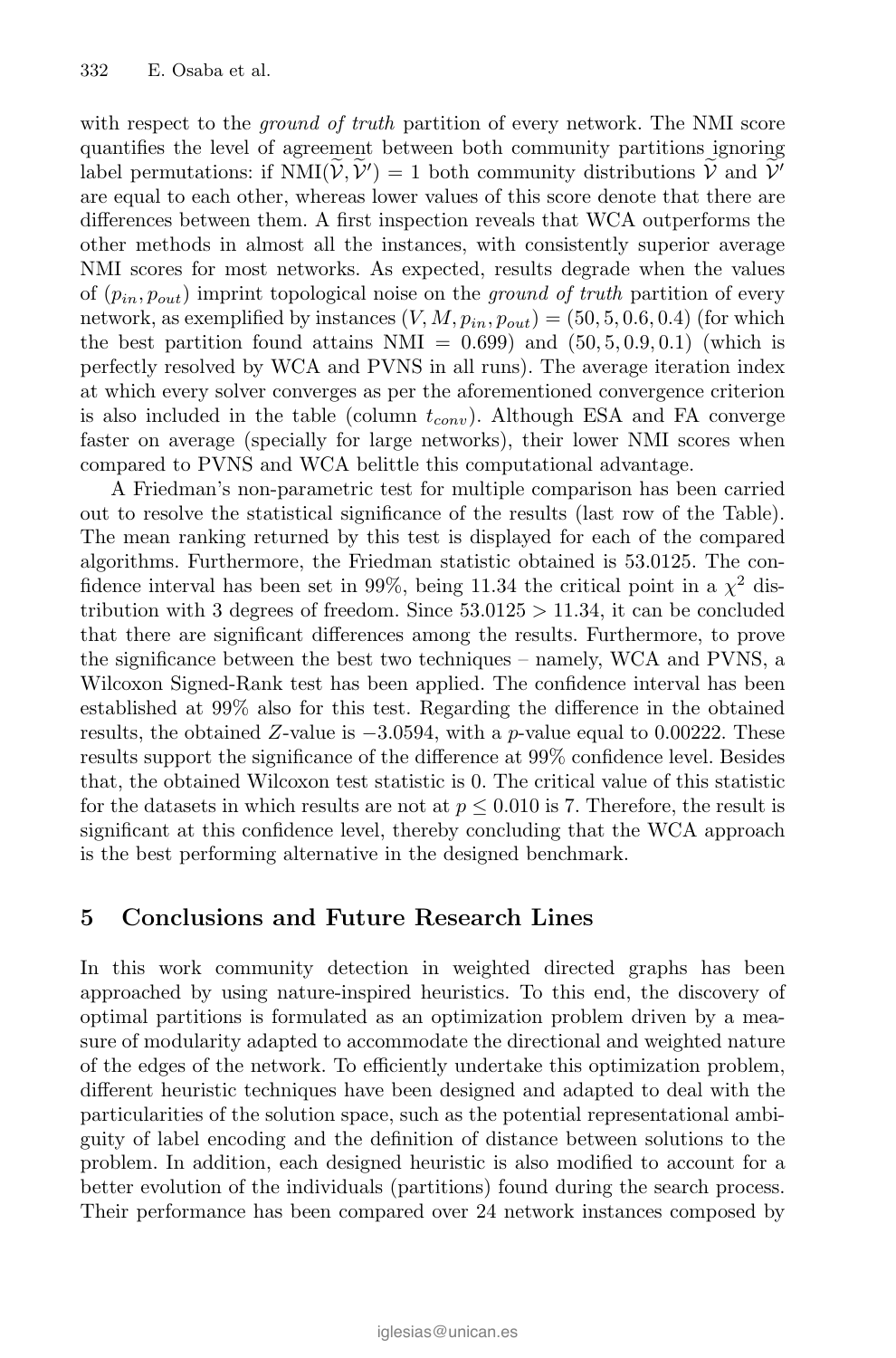35, 50 and 75 nodes, using NMI with respect to their *ground of truth* partition as the comparison criterion. The obtained results reveal that WCA dominates the benchmark with statistically significance, specially for large networks.

In light of the promising results obtained in this research work, we plan to conduct further efforts in different directions. Additional nature-inspired, evolutionary and swarm intelligent methods will be included in the benchmark, which will also consider network instances of higher scales than the ones used in this work. Moreover, we will explore how to hybridize the aforementioned heuristic solvers with local search techniques mimicking the operation of other heuristics found in the literature, such as recently contributed message passing procedures [26] and other techniques renowned for their good scalability [19].

**Acknowledgements.** E. Osaba and J. Del Ser would like to thank the Basque Government for its funding support through the EMAITEK program. I. Fister Jr. and I. Fister acknowledge the financial support from the Slovenian Research Agency (Research Core Fundings No. P2-0041 and P2-0057). A. Iglesias and A. Galvez acknowledge the financial support from the projects TIN2017-89275-R (AEI/FEDER, UE), PDE-GIR (H2020, MSCA program, ref. 778035), and JU12 (SODERCAN/FEDER UE).

## **References**

- 1. Aldecoa, R., Mar´ın, I.: Deciphering network community structure by surprise. PloS ONE **6**(9), e24195 (2011)
- 2. Bello-Orgaz, G., Jung, J.J., Camacho, D.: Social big data: recent achievements and new challenges. Inf. Fusion **28**, 45–59 (2016)
- 3. Blondel, V.D., Guillaume, J.L., Lambiotte, R., Lefebvre, E.: Fast unfolding of communities in large networks. J. Stat. Mech.: Theory Exp. **2008**(10), P10008 (2008)
- 4. Chakraborty, T., Dalmia, A., Mukherjee, A., Ganguly, N.: Metrics for community analysis: a survey. ACM Comput. Surv. (CSUR) **50**(4), 54 (2017)
- 5. Chakraborty, T., Srinivasan, S., Ganguly, N., Mukherjee, A., Bhowmick, S.: On the permanence of vertices in network communities. In: ACM SIGKDD International Conference on Knowledge Discovery and Data Mining, pp. 1396–1405. ACM (2014)
- 6. Cockbain, E., Brayley, H., Laycock, G.: Exploring internal child sex trafficking networks using social network analysis. Policing: J. Policy Pract. **5**(2), 144–157 (2011)
- 7. Del Ser, J., Lobo, J.L., Villar-Rodriguez, E., Bilbao, M.N., Perfecto, C.: Community detection in graphs based on surprise maximization using firefly heuristics. In: IEEE Congress on Evolutionary Computation (CEC), pp. 2233–2239. IEEE (2016)
- 8. Eskandar, H., Sadollah, A., Bahreininejad, A., Hamdi, M.: Water cycle algorithm - a novel metaheuristic optimization method for solving constrained engineering optimization problems. Appl. Soft Comput. **110**(111), 151–166 (2012)
- 9. Falkenauer, E.: Genetic Algorithms and Grouping Problems. Wiley, New York (1998)
- 10. Guerrero, M., Montoya, F.G., Baños, R., Alcayde, A., Gil, C.: Adaptive community detection in complex networks using genetic algorithms. Neurocomputing **266**, 101–113 (2017)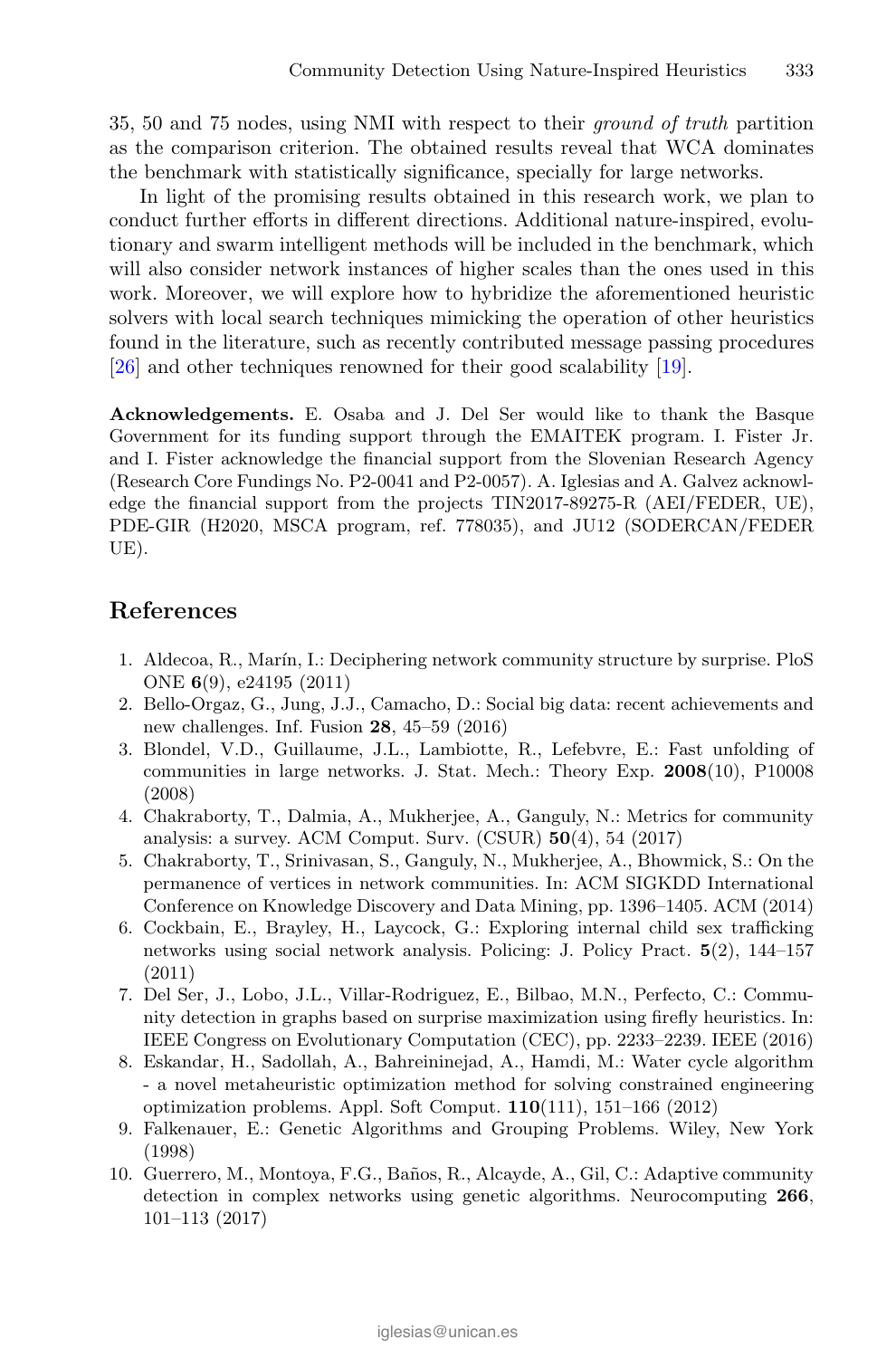- 11. Hafez, A.I., Zawbaa, H.M., Hassanien, A.E., Fahmy, A.A.: Networks community detection using artificial bee colony swarm optimization. In: Kömer, P., Abraham, A., Snášel, V. (eds.) Proceedings of the Fifth International Conference on Innovations in Bio-Inspired Computing and Applications IBICA 2014. AISC, vol. 303, pp. 229–239. Springer, Cham (2014). [https://doi.org/10.1007/978-3-319-08156-4](https://doi.org/10.1007/978-3-319-08156-4_23) 23
- 12. Harris, J.M., Hirst, J.L., Mossinghoff, M.J.: Combinatorics and Graph Theory, vol. 2. Springer, New York (2008). <https://doi.org/10.1007/978-0-387-79711-3>
- 13. Hassan, E.A., Hafez, A.I., Hassanien, A.E., Fahmy, A.A.: A discrete bat algorithm for the community detection problem. In: Onieva, E., Santos, I., Osaba, E., Quintián, H., Corchado, E. (eds.) HAIS 2015. LNCS (LNAI), vol. 9121, pp. 188–199. Springer, Cham (2015). [https://doi.org/10.1007/978-3-319-19644-2](https://doi.org/10.1007/978-3-319-19644-2_16) 16
- 14. Honghao, C., Zuren, F., Zhigang, R.: Community detection using ant colony optimization. In: IEEE Congress on Evolutionary Computation (CEC), pp. 3072–3078. IEEE (2013)
- 15. Hruschka, E.R., Campello, R.J., Freitas, A.A.: A survey of evolutionary algorithms for clustering. IEEE Trans. Syst. Man Cybern. Part C (Appl. Rev.) **39**(2), 133–155 (2009)
- 16. Jia, G., et al.: Community detection in social and biological networks using differential evolution. In: Hamadi, Y., Schoenauer, M. (eds.) LION 2012. LNCS, pp. 71–85. Springer, Heidelberg (2012). [https://doi.org/10.1007/978-3-642-34413-8](https://doi.org/10.1007/978-3-642-34413-8_6) 6
- 17. Lara-Cabrera, R., Pardo, A.G., Benouaret, K., Faci, N., Benslimane, D., Camacho, D.: Measuring the radicalisation risk in social networks. IEEE Access **5**, 10892– 10900 (2017)
- 18. Leicht, E.A., Newman, M.E.: Community structure in directed networks. Phys. Rev. Lett. **100**(11), 118703 (2008)
- 19. Lu, H., Halappanavar, M., Kalyanaraman, A.: Parallel heuristics for scalable community detection. Parallel Comput. **47**, 19–37 (2015)
- 20. Newman, M.E.: Analysis of weighted networks. Phys. Rev. E **70**(5), 056131 (2004)
- 21. Newman, M.E., Girvan, M.: Finding and evaluating community structure in networks. Phys. Rev. E **69**(2), 026113 (2004)
- 22. Osaba, E., Del Ser, J., Sadollah, A., Bilbao, M.N., Camacho, D.: A discrete water cycle algorithm for solving the symmetric and asymmetric traveling salesman problem. Appl. Soft Comput. **71**, 277–290 (2018)
- 23. Pizzuti, C.: GA-Net: a genetic algorithm for community detection in social networks. In: Rudolph, G., Jansen, T., Beume, N., Lucas, S., Poloni, C. (eds.) PPSN 2008. LNCS, vol. 5199, pp. 1081–1090. Springer, Heidelberg (2008). [https://doi.](https://doi.org/10.1007/978-3-540-87700-4_107) [org/10.1007/978-3-540-87700-4](https://doi.org/10.1007/978-3-540-87700-4_107) 107
- 24. Pizzuti, C.: Evolutionary computation for community detection in networks: a review. IEEE Trans. Evol. Comput. **22**(3), 464–483 (2018)
- 25. Rahimi, S., Abdollahpouri, A., Moradi, P.: A multi-objective particle swarm optimization algorithm for community detection in complex networks. Swarm Evol. Comput. **39**, 297–309 (2018)
- 26. Shi, C., Liu, Y., Zhang, P.: Weighted community detection and data clustering using message passing. J. Stat. Mech.: Theory Exp. **2018**(3), 033405 (2018)
- 27. Tasgin, M., Herdagdelen, A., Bingol, H.: Community detection in complex networks using genetic algorithms. arXiv preprint [arXiv:0711.0491](http://arxiv.org/abs/0711.0491) (2007)
- 28. Villar-Rodríguez, E., Del Ser, J., Torre-Bastida, A.I., Bilbao, M.N., Salcedo-Sanz, S.: A novel machine learning approach to the detection of identity theft in social networks based on emulated attack instances and support vector machines. Concurr. Comput.: Pract. Exp. **28**(4), 1385–1395 (2016)